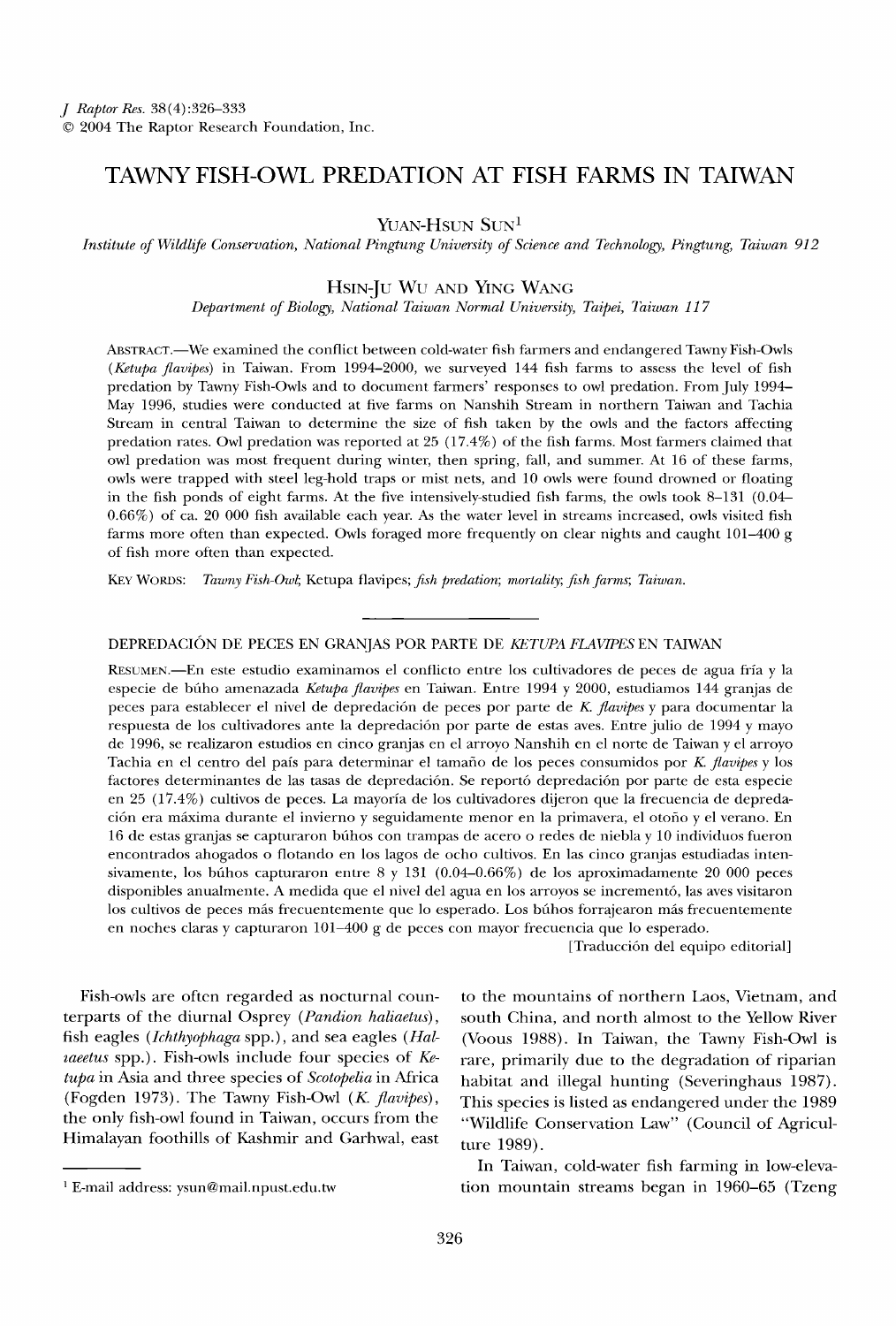**1988). Fish-owls prey upon farmed fish, including**  rainbow trout (Oncorhynchus mykiss) and ayu (Ple**coglossus altivdis; Wang et al. 1994). Although protected, the owls have been illegally trapped or killed by farmers. While some farmers claim that owl predation causes major losses, to date no data have been presented to substantiate these claims.** 

**Understanding the extent and cost of fish predation by owls is necessary to prioritize conservation activities and to implement effective management of this rare bird. In this study, we investigated Tawny Fish-Owl predation on farmed fish and the interactions between fish-owls and fish farmers.** 

#### **STUDY AREA AND METHODS**

**We conducted this work in Taiwan. With an annual precipitation of 1000-6700 mm and an annual mean**  temperature of 22-24°C (Taiwan Forest Bureau 1995), **about one half of the island is dominated by luxuriantlyforested mountains. Taiwan has ca. 129 streams, ranging from 10-200 km in length.** 

**From the Taiwan Department of Fisheries database, we acquired information on 220 registered cold-water fish farms. We excluded farms in deforested suburban areas, where fish-owls do not reside (Sun 1996). The remaining 144 farms were located in the mountains in potential fish-owl habitat. From 1994-2000, the farmers of these farms were interviewed by questionnaire (with an owl picture) and by telephone. Questions included in the questionnaire simply asked whether farmers had seen this owl depredate fish or found fish scales and remains on walkways at their farms. Of the surveyed farms, 108 (75%) were located in central and northern Taiwan, where the climate is cooler and more suitable for cold-water fish farming, and 36 were located in southern Taiwan. We visited each farm that reported owl predation or found evidence of predafion and asked farmers to rank the intensity of owl predafion by season (spring: March-May, summer: June-August, fall: September-November, winter: December-February). Farmers provided a predation- Intensity score from 1–4, which corresponded to owl predation that was very rare, rare, common, or very common, respectively. We also documented measures taken by farmers to protect fish from owl predation and the fate of owls trapped or taken by farmers.** 

**From 1994-96, we closely examined Tawny Fish-Owl predation at four fish farms (two in each of two fish-owl territories) on Nanshih Stream (Sun et al. 2000) and at one fish farm in a fish-owl territory on Tachia Stream. Nanshih Stream ranges from 250-550 m above sea level, and is in northern Taiwan, 30 km south of Taipei. Three streams, Hawun, Chakung, and Talolan, join Nanshih Stream near Fusan, an aboriginal village. On the east and south banks of the stream, the vegetation consists mostly of subtropical rainforest dominated by Ficus and Lauraceae (Taiwan Forest Bureau 1995). Makino bamboo**  (Phyllostachys makinoi) and Cryptomeria (Cryptomeria ja**ponica) plantations, farmland, and human habitations occupy much of the west and south banks. Tachia Stream •s located in central Taiwan. It runs through warm-tern-** **perate, montane forests of Lauraceae trees (Taiwan For**est Bureau 1995), Cyclobalanopsis sp., alder (Alnus formo**sana), Taiwan red pine (Pinus taiwanensis) and Taiwan**  short-leaf pine (P. morrisonicola). We documented fish **predation by Tawny Fish-Owls at the Malin Fish Farm, 1000 m in elevation.** 

**Each fish farm hatched 30 000-100 000 trout and ayu each year, mainly during January-March. Fish were kept in circular or rectangular fish ponds; each circular pond has an outlet in the center, unlike the rectangular one with an outlet located at the other side of the inlet. Trout grow to marketable size (>500 g) in 12-14 mo and ayu (80-120 g) take 5-7 mo. After harvest, 100-900 trout remained at each fish farm where they continued to grow (to 1500-2000 g) through the following year. These fish were sold or consumed at a later date. Unlike trout, ayu perished after breeding. Hence, farmed fish usually were available to owls throughout the year. At these five farms, we documented fish stocks, prey remains, the size (g), and species of fish taken by owls and the dates that owls caught fish. The size of fish taken by owls from ponds with fish of only one age class was easily estimated. For fish taken from ponds with fish of more than one age class, we estimated prey mass from sizes of the gills and scales in the remains. We were able to record the time of some predation events by opportunistic observations and radio-tracking. Owls were seen grabbing fish out of the water by their talons, holding them in talons on the bank, and sometimes plucking the gills and bladders out before swallowing pieces of meat.** 

**We captured two Tawny Fish-Owls in each two territories by trapping them at night on tree branches or on pond banks at fish farms with foot-snare traps. The owls**  were then radio-tagged prior to release. Radio transmit**ters (MD-205; Telonics Inc., Mesa, AZ U.S.A.) weighed 70-80 g (< 3.5% of the owl's body mass) and had a hfespan of ca. 2 yr. Transmitters were attached dorsally with a backpack harness of wire (1.5 mm in diameter) wrapped inside a tubular teflon ribbon. Owls were located by homing a directional hand-held H-antenna with a TR-2 receiver (Telonics Inc., Mesa, AZ U.S.A.) and by triangulation, taking at least two bearings for each location.** 

**We also examined whether owls more frequently preyed on fish in different stream flow conditions or during periods of different rainfall levels than expected. For each season and owl territory, the expected values were determined based on the proportion of the number of nights in different rainfall or stream flow categories during our observation period. The observed values were based on proportion of nights that we observed owl predation on farm fish during the different rainfall and stream-flow categories. We obtained rainfall (mm) data from the Taiwan Central Weather Bureau and water flow**   $(m<sup>3</sup>s<sup>-1</sup>)$  data from the local hydrographic station of the **Taiwan Power Company, which was <1 km from fish farms. Rainfall was categorized into two levels: 0-10 and**   $>10$  mm/d. Stream flow was classified as: low  $(\leq 10)$  $m^3s^{-1}$ ), moderate (11-20  $m^3s^{-1}$ ) or high (>20  $m^3s^{-1}$ ).

Likewise, we examined whether owls preyed on fish in **certain size classes more often than expected. For each owl territory, the availability of fish in each size class was estimated as the product of fish quantity (Xl04) and the**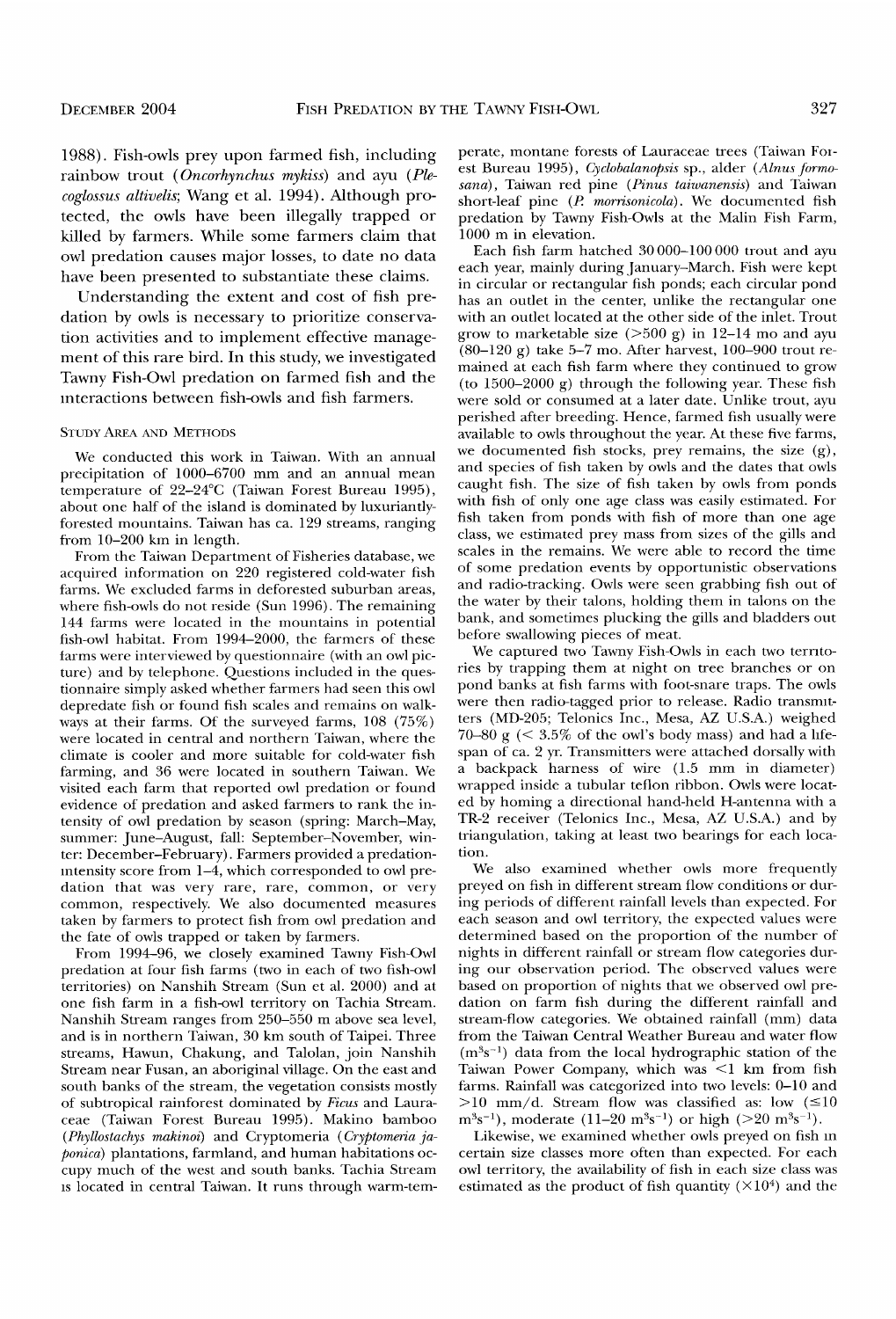**number of months the fish stayed in the pond. The proportion of fish in each size class taken by owls served as a measure of resource use.** 

**Ghi-square analysis (Gonover 1980) was used to deter**mine whether stream flow or rainfall was related to owl **predation and to assess owl selection of fish by size. For**  significant relationships, analyses of selection (Bonfer**roni's Z test) described by Neu et al. (1974) were tested in terms of the use (observed) versus availability (expected) data. Differences in owl predation intensity among seasons were tested with the Friedman test (Conover 1980). Data were managed and analyzed with the Statistical Analysis System (SAS Institute 1989).** 

#### **RESULTS**

**A total of 25 (17.4%) of the 144 fish farms reported owl predation. Two farms raised ayu, 18 had trout, and five farms raised both species. These farms were all from central and northern Taiwan, where most farms were located. Owl pre**dation rates varied among seasons (Friedman,  $\chi^2$  = 17.0, *P* = 0.007). Farmers claimed that owl predation was most frequent during winter  $(\bar{x}$  predation intensity score = 3.5,  $N = 25$ ), than spring ( $\bar{x}$ )  $= 2.4, N = 25$ , fall ( $\bar{x} = 2.2, N = 25$ ), and summer  $(\bar{x} = 1.9, N = 25)$ . However, at the two ayu farms **(Nanao and Tungao) owl predation was highest during the summer (predation reported as very**  common, rank  $= 4$ ).

**After discovering fish remains on banks, farmers would set steel leg-hold traps or mist nets to catch the predator. Usually, it was only after the owl was captured that the farmers became aware of this rare owl species. Of the 25 fish farms reporting predation, Tawny Fish-Owls were caught at 16 fish farms from 1970-present. One owl was caught at 10 farms, nine farms caught two owls, and three farms caught three or more owls. Alarmingly, two farmers who had been in business for over 10 yr had caught more than five owls each. Farmers removed 28-37 owls that were caught in steel leghold traps and three in mist nets.** 

**In addition, we recorded 10 incidents in which fishing owls were unable to get out of a pond at eight farms. Five owls drowned and five were alive and floating when they were found by farmers in**  the morning. Most accidents  $(N = 8)$  involved owls **preying on large trout (600-900 g); an equal number of such incidents occurred in circular and rectangular fish ponds.** 

**At the three Tawny Fish-Owl territories monitored, the seasonal pattern of owl predation was somewhat mixed (Fig. 1). Predation intensity generally increased in October or November and was** 



**Figure 1. Tawny Fish-Owl foraging trip frequency (number of nights/mo) at cold water fish farms in three owl**  territories along Nanshih and Tachia streams, Taiwan, **1994-96. Data collected at the Hsiapen and Fusan farms were based on radiotelemetry, and date collected at Malin Farm based on fish remains found on the banks of fish ponds.** 

**highest during the winter. At the Malin Farm, owl predation was highest in April, and it also appeared to increase during November 1995 and February 1996.** 

**We recorded 206 hunting events, including sightings and fish remains, at the five farms. Except for one early morning hunt, hunting only occurred at night. Of the 53 hunts for which the time was known, 28 (52.8%) occurred before midnight. Individual owls visited 1-3 times each night, spending 6-22 min, with a mean of 12.1 min (SD = 7.0,**   $N = 7$  nights), hunting for trout near the water **surface. Of 15 foraging attempts observed, five were successful (33.3%). Two trout were eaten immediately on the bank, and the other three were taken into a nearby forest. Sometimes, we found fish scales and remains at foraging perches near the farms. We observed a pair of owls fishing at the Fusan Fish Farm on nine nights. This farm was lit all night by lights. Usually, the owls perched on a nearby snag, immediately adjacent to the fish farm,**  where they watched for 1-53 min ( $\bar{x}$  = 9.8  $\pm$  16.4 **min) before flying to the farm.**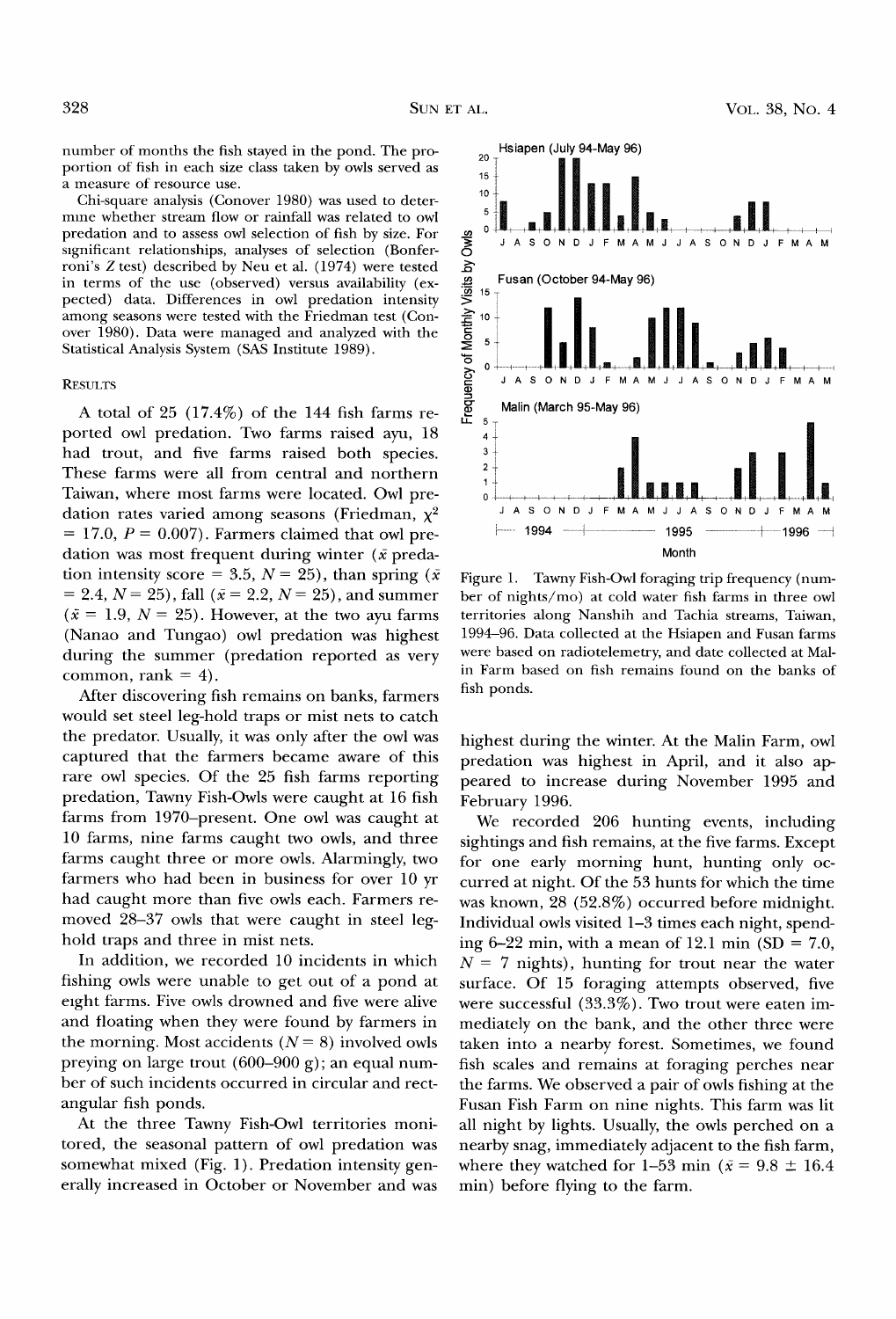

**Figure 2. The observed number of fish taken by Tawny Fish-Owls and the availability of fish based estimated fish**months in mass classes (g) at fish farms in Taiwan, July 1994-May 1996. An asterisk (\*) indicates  $P < 0.05$ , Bonferrom **Z test.** 

**We found the fresh remains of 60 trout on the banks of fish farms. All trout remains included bloodstains and scales, most also contained gills (77.7%), and some contained the stomach and/or jaws (16.7%). However, only bloodstains and scales**  were found at fresh ayu remains  $(N = 37)$ . Tawny **Fish-Owls took fish ranging from 80-1000 g. They**  chose fish of specific sizes at Hsiapen ( $\chi^2$  = 84.2,  $df = 5, P = 0.001$ , Fusan ( $\chi^2 = 46.5$ ,  $df = 5, P =$  $(0.001)$  and Malin farms (Fisher exact test,  $P =$ **0.004; Fig. 2). Owls preyed on medium-sized fish (101-400 g) more frequently than expected, and**  on small fish  $\left($  <100g) and large fish  $\left($  >600 g) less often than expected (Bonferroni Z test,  $P < 0.05$ ). **At Malin Farm, owls foraged on slighdy larger fish**   $(300-600 \text{ g})$ .

**In summer, fall, and winter, Tawny Fish-Owls fished on nights with no or light rainfall (Table 1; Bonferroni Z test, P > 0.05). In spring, owls foraged slightly more frequently than expected during heavy rain at Fusan and Hsiapen, but this result**  was not significant  $(P > 0.05;$  Table 1).

**Owls preyed at fish farms more frequently than expected when stream flow was medium and high (Bonferroni Z test, P < 0.05). However, the relationship between water flow and owl predation was**  not significant  $(P > 0.05$ ; Table 2). Small sample **size may have been a factor. In all seasons and at-**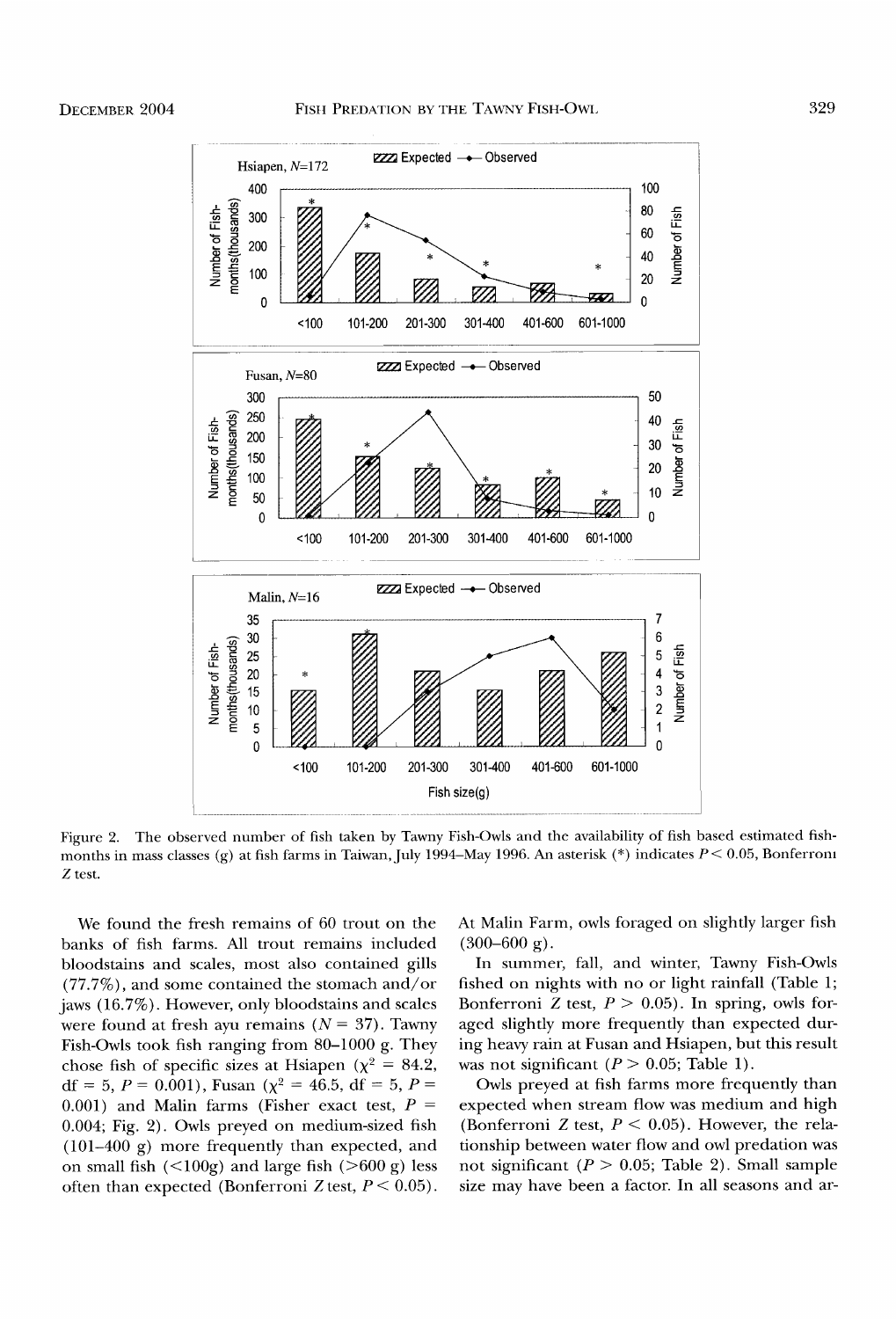|                  | <b>SEASON</b> |          | RAINFALL (mm) |                 | <b>NUMBER OF</b> |
|------------------|---------------|----------|---------------|-----------------|------------------|
| <b>TERRITORY</b> |               |          | $0 - 10$      | >10             | <b>NIGHTS</b>    |
| Fusan            | Summer        | Expected | 82            | 10 <sup>°</sup> | 92               |
|                  |               | Observed | $21*$         | $0*$            | 21               |
|                  | Fall          | Expected | 56            | 5               | 61               |
|                  |               | Observed | 16            |                 | 17               |
|                  | Spring        | Expected | 84            | 8               | 92               |
|                  |               | Observed | 13            | 2               | 15               |
| Hsiapen          | Summer        | Expected | 54            | 6               | 60               |
|                  |               | Observed | $16*$         | $0*$            | 16               |
|                  | Fall          | Expected | 140           | 12              | 152              |
|                  |               | Observed | $45*$         | $1*$            | 46               |
|                  | Spring        | Expected | 84            | 8               | 92               |
|                  |               | Observed | 27            | 5               | 32               |
|                  | Winter        | Expected | 160           | 18              | 178              |
|                  |               | Observed | 53            | 5               | 58               |
| Malin            | $7/95 - 6/96$ | Expected | 311           | 23              | 334              |
|                  |               | Observed | $33*$         | $0*$            | 33               |

**Table 1. Tawny Fish-Owl nighttime foraging trips to cold water fish farms in three owl territories in Taiwan, in relation to rainfall and season, July 1994-May 1996.** 

\* Indicates observed value was significantly different than the expected value;  $P \le 0.05$ , Bonferroni Z test.

**eas, owls went to fish farms as often, or less often, than expected when water flow was low (Table 2).** 

**From July 1994.June 1996, Tawny Fish-OMs took a total of 288 fish, including 260 trout (90.3%) and 28 ayu (9.7%) from five fish farms in three fishowl territories (Table 3). At each of the five fish farms, the owls were known to take 8-131 (0.04- 0.66%) of ca. 20 000 fish available during the year. The estimated annual cost of the fish taken from each farm ranged from \$18-\$316 US. In 1994-95, owls killed the greatest number of fish at Loshanchun and Hsinshen farms. In 1995-96, owl predation at these two farms decreased.** 

### **DISCUSSION**

**Tawny Fish-OMs took fish from less than 20% of**  the cold-water fish farms in Taiwan. We postulate **those fish farms at which owls are not a problem do not lie within owl territories because original riparian forests have been eradicated (Sun 1996).** 

**Our data suggested that Tawny Fish-Owls visited**  fish farms most frequently during the winter. This **pattern may have occurred because owls required greater amounts of energy during the cold winter and because fish of suitable sizes were available. For instance, Sun and Wang (1997) reported that the daytime foraging activities of the predominately nocturnal owls were higher in the winter than in other seasons, based on radiotelemetry data.** 

**The stock of fish of the most-often-taken sizes (101-400 g in the Fusan and Hsiapen territories, and 301-600 g at Malin) was greatest in winter, when trout were 8-12 mo old. The availability of these medium-sized classes may have encouraged owl predation. Neither weather, stream flow, nor fish behavior seemed to explain the higher owl predation in the winter. In the study areas, rainfall was lowest during the winter, especially in central Taiwan (Gentral Weather Bureau 1995). Although rainbow trout that dwelled in deep (>20 m), cold water during the summer, resided in shallower water (<10 m in depth) in winter (Fast 1993), we**  suggest that seasonal changes in the depth at which **fish live do not explain seasonal changes in the incidence of owl predation at fish farms. First, in cold water fish ponds, the water temperature changes very little over the year. Second, the water was less than 1.5 m deep in fish ponds. Finally, sick trout were more common during the hot summer, when water temperatures exceeded 24øG. Sick trout usually swam just beneath the surface, making them easy targets for owls.** 

**Tawny Fish-Owl breeding activity may affect their use of Nanshih Stream fish farms during the spring. In spring 1995, a pair of owls nested in virgin riparian forest along Ghakung Stream (Fusan territory), ca. 800 m from two fish farms. From**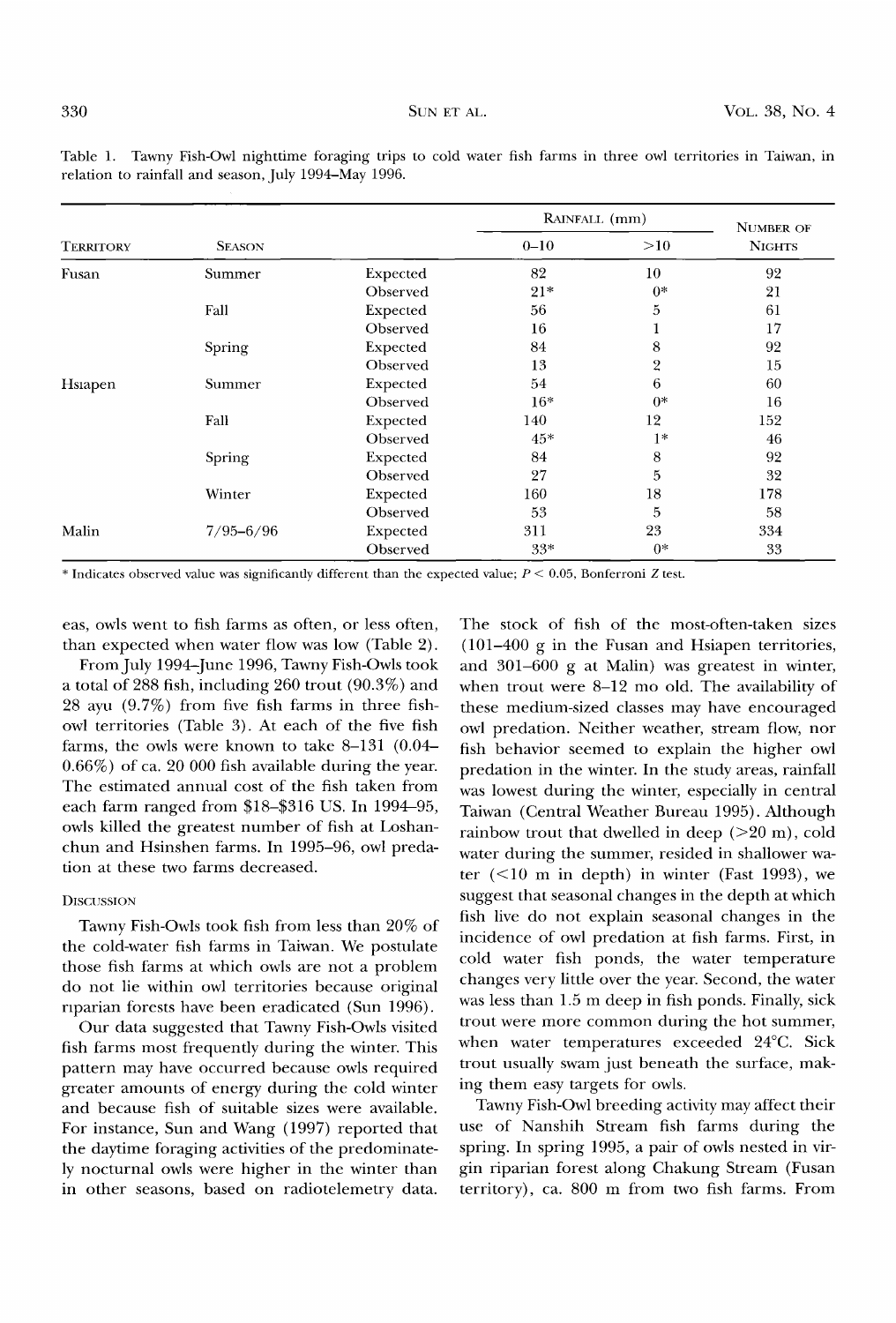| <b>TERRITORY</b> | <b>SEASON</b>     |          | <b>WATER FLOW</b> |               |                | <b>NUMBER</b> |  |
|------------------|-------------------|----------|-------------------|---------------|----------------|---------------|--|
|                  |                   |          | Low               | <b>MEDIUM</b> | Нісн           | OF NIGHTS     |  |
| Fusan            | Summer            | Expected | 52                | 37            | 3              | 92            |  |
|                  |                   | Observed | $\overline{2}$    | $18*$         | 1              | 21            |  |
|                  | Fall              | Expected | 28                | 15            | 18             | 61            |  |
|                  |                   | Observed | $0*$              | 5             | $12*$          | 17            |  |
|                  | Winter            | Expected | 32                | 43            | 15             | 90            |  |
|                  |                   | Observed | $2*$              | 7             | $\overline{2}$ | 11            |  |
|                  | Spring            | Expected | 45                | 42            | 5              | 92            |  |
|                  |                   | Observed | 8                 | 5             | $\overline{2}$ | 15            |  |
| Hsiapen          | Summer            | Expected | 22                | 26            | 16             | 60            |  |
|                  |                   | Observed | $\overline{4}$    | 8             | 4              | 16            |  |
|                  | Fall              | Expected | 53                | 56            | 43             | 152           |  |
|                  |                   | Observed | $1*$              | $41*$         | $4*$           | 46            |  |
|                  | Spring            | Expected | 45                | 42            | 5              | 92            |  |
|                  |                   | Observed | 12                | 16            | 4              | 32            |  |
|                  | Winter            | Expected | 70                | 93            | 15             | 178           |  |
|                  |                   | Observed | $13*$             | $35*$         | 10             | 58            |  |
| Malin            | July 95-June $96$ | Expected | 183               | 119           | 32             | 334           |  |
|                  |                   | Observed | 18                | 11            | 5              | 34            |  |

**Table 2. Tawny Fish-Owl hunting trips to cold water fish farms in three owl territories in Taiwan, in relation to water flow and season, July 1994-May 1996.** 

\* Indicates observed value was significantly different than expected value;  $P < 0.005$ , Bonferroni Z test.

**early February to mid-May, the owls stopped visiting the farms. We speculate that the distance between the nest and the farms may have been too great, especially for the male, who delivered food to the female during incubation and to the young during the brood-rearing period (Sun et al. 1997). At Sakatang Stream, pellets, droppings, and prey**  **remains were mostly located within 500 m of the nest of a pair of breeding owls. In addition, for males, nest defense may be more crucial than access to a readily available food source. After mid-May, as more food was needed to feed the young, parent owls may be stimulated to take additional risks and forage at fish farms. In the remaining two** 

**Table 3. Tawny Fish-Owl predation on farmed, cold-water fish and the estimated cost to fish farms in three owl territories in Taiwan, July 1994-96.** 

| <b>DATE</b>     | <b>TERRITORY</b> | FISH FARM  | <b>NUMBER OF FISH</b> |          |              | <b>COST</b> |
|-----------------|------------------|------------|-----------------------|----------|--------------|-------------|
|                 |                  |            | <b>TROUT</b>          | AYU      | <b>TOTAL</b> | (US)        |
| July 94–June 95 | Fusan            | Hsinshen   | 55                    | $\theta$ | 55           | 208.6       |
|                 |                  | Fusan      | 14                    | 0        | 14           | 34.9        |
|                 |                  | Total      | 69                    | $\theta$ | 69           | 243.5       |
|                 | Hsiapen          | Loshanchun | 122                   | 9        | 131          | 316.3       |
|                 |                  | Hsiapen    | 13                    | 8        | 21           | 58.3        |
|                 |                  | Total      | 135                   | 17       | 152          | 364.6       |
| July 95–June 96 | Fusan            | Hsinshen   | 21                    | $\theta$ | 21           | 79.6        |
|                 |                  | Fusan      | 3                     | 5        | 8            | 18.0        |
|                 |                  | Total      | 24                    | 5        | 29           | 97.6        |
|                 | Hsiapen          | Loshanchun | 20                    | 2        | 22           | 98.5        |
|                 |                  | Hsiapen    | $-a$                  |          |              |             |
| July 95–June 96 | Malin            | Malin      | 16                    | 0        | 16           | 60.4        |

**Data not recorded.**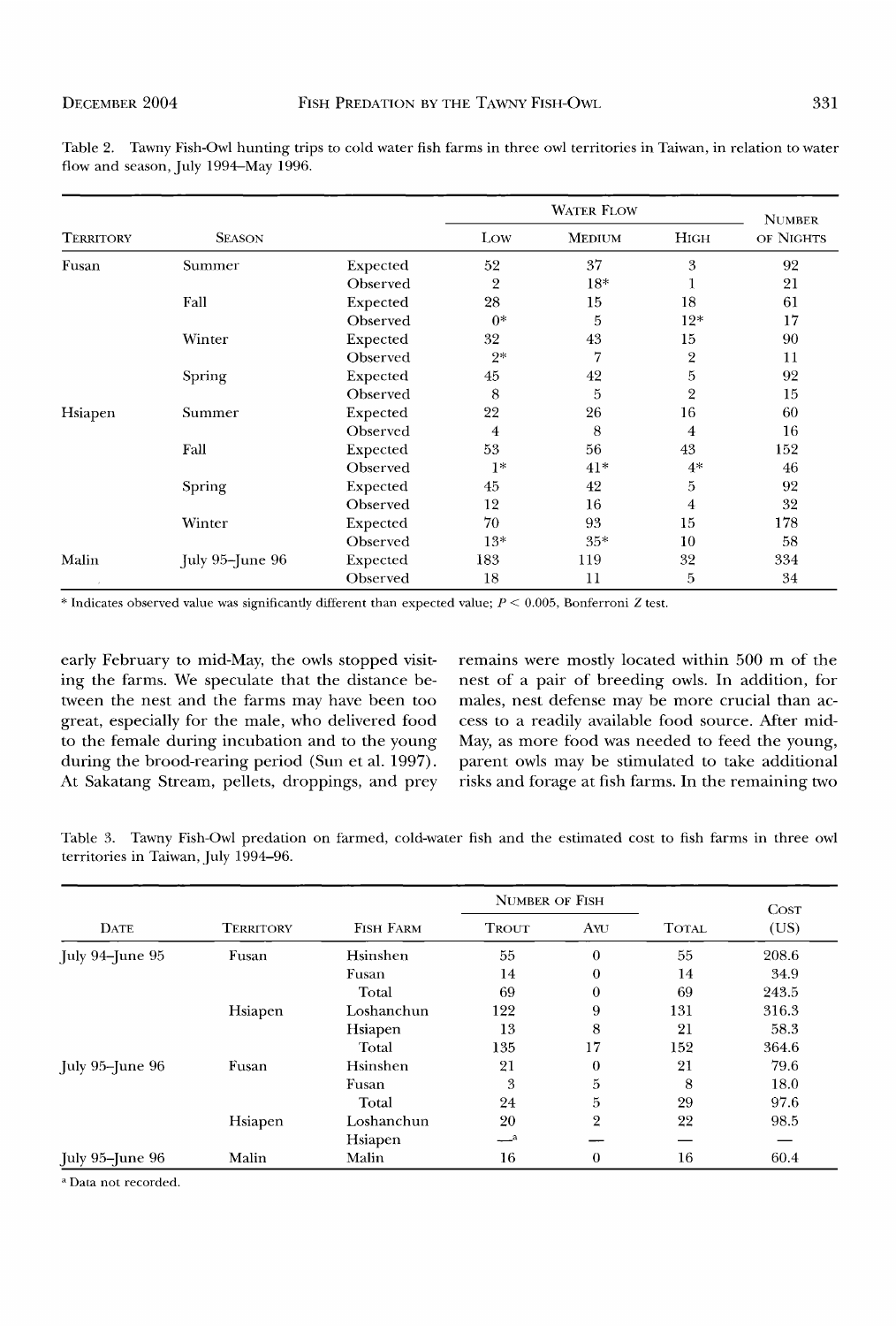**territories and other areas surveyed, variation in the predation rates during the spring and summer may have resulted from the distance between nest- •ng sites and fish farms. In Taiwan, most fish farms were built near developed riparian zones in lowland areas. Tawny Fish-Owls are unlikely to nest near these farms or forage at them during the breeding season.** 

**Mist netting was not as effective as steel leg-hold traps in capturing Tawny Fish-Owls that preyed on farm fish. This was because mist nets were erected to capture smaller predatory birds such as the Black-crowned Night Heron (Nycticorax nycticorax), a common nuisance in Taiwan. Therefore, the owls often can escape after initial entanglement. Tawny**  Fish-Owls can become trapped in pond water and **drown. Poole (1989) proposed that drowned Ospreys were not pulled into the water by the large fish they seized. He argued that Ospreys, with the ability to catch prey weighing up to 1500 g, could readily remove their talons from prey if they were too heavy. No fish were found in the talons of injured or drowned Tawny Fish-Owls. However, the Tawny Fish-Owls we found in ponds containing**  large trout  $(>600 \text{ g})$ . Photographs taken with an **automatic camera placed at a fish pond revealed that fish-owls catch fish by plunging into the water, as do Osprey (Poole 1989). Blakiston's Fish-Owls (K. blakistoni) were also seen catching fish by plunging into the water (Yamamoto 1988). We assume that catching large fish takes more energy and increases the chance of a struggle in the water. Thus, the chance of injury and death may increase**  with fish mass, especially for slow-flying birds, such **as most owls (Norberg 1987). Two owls preying on small fish also were trapped in the water. In these cases, we believe the strong current in the circular pond, which has an outlet in the center that generates a vortex, was probably responsible for these accidents. We also suggest that owls that fish near the outlet could be sucked into the vortex.** 

**During this study, the fishing success of Tawny Fish-Owls at fish farms was 33.3%, somewhat lower than that of the Blakiston's Fish-Owl (45-50%) in a stream (Yamamoto 1988). Usually, Tawny Fish-Owls spent <1 hr fishing at a fish farm. The owls could quickly catch all the fish they needed because prey was abundant and they eat only 114- 228 g of prey per day (Sun 1996).** 

**Owls tended to avoid foraging at fish farms when it rained hard at night. Heavy rain also might reduce or stop owl foraging in streams by making it** 

**difficult for owls to detect prey. After moderate rains made the water in Nanshih Stream turbid, Tawny Fish-Owl hunting of farmed trout increased. This likely occurred because fish-pond water remained clear. Most of the small creeks that provide water for the fish ponds drain heavily-vegetated slopes. Water in these smaller streams remained clear during and after moderate rain. Gonsequently, owls foraged at the fish farms when ponds were clear. However, heavy rains made the water of small creeks and fish ponds turbid, probably decreasing owl predation.** 

**Most farm fish caught by Tawny Fish-Owls weighed 101-400 g, or 4.1-16.5% of the owls' body mass (2200-2650 g). The prey/predator body mass ratio for Osprey, which catches 150-300 g fish, was also 8.3-16.7% (Poole 1989). We saw a number of large farm trout (600-1000 g) with scratches on both flanks, suggesting an owl had tried and failed to capture the fish.** 

**After owls were captured and released at fish farms, they seemed to reduce their hunting at these facilities. In 1994-95, owls killed fewer fish at the Fusan and Hsiapen farms, compared to the Hsinshen and Loshanchun farms. This probably occurred because we first trapped, marked, and released two owls each at the Fusan and Hsiapen**  farms in the fall of 1993. In 1995-96, we captured, **marked, and released the two owls that used the Hsinshen Farm within the Fusan territory, and one owl that used the Loshanchun Farm, of the Hsiapen territory, again causing a decrease in preda**tion at the farms again. Specifically, the number of fish eaten by owls decreased by 83.2% and  $61.8\%$ **at the Hsinshen and Loshanchun farms, respectively.** 

**Lower owl depredation at Malin probably resulted from other factors, such as an increase in natural prey abundance and effective use of dogs as an aversion measure. The Fusan Farm owner even used the presence of Tawny Fish-Owls to attract birders and photographers, who paid boarding fees. Based on our data, fish farmers were relieved to find out losses to owls were relatively minimal.** 

#### **ACKNOWLEDGMENTS**

**The following people assisted in the collection of field data: P. Chiang, C. Fang, T. Fu, L. Hsiao, T. Hsu, H. Lee, L. Liao, Y. Liao, H. Mai, P. Mark, Y. Sun, T. Tin, T. Wang, H. Wu, S. Wu, and Y. Wu. Without their great assistance, the study would not have been completed. Y. Cheng, C. Hsu, W. Huang, C. Lee, W. Lee, T. Liao, and M. Shih made this research possible by allowing us access to their**